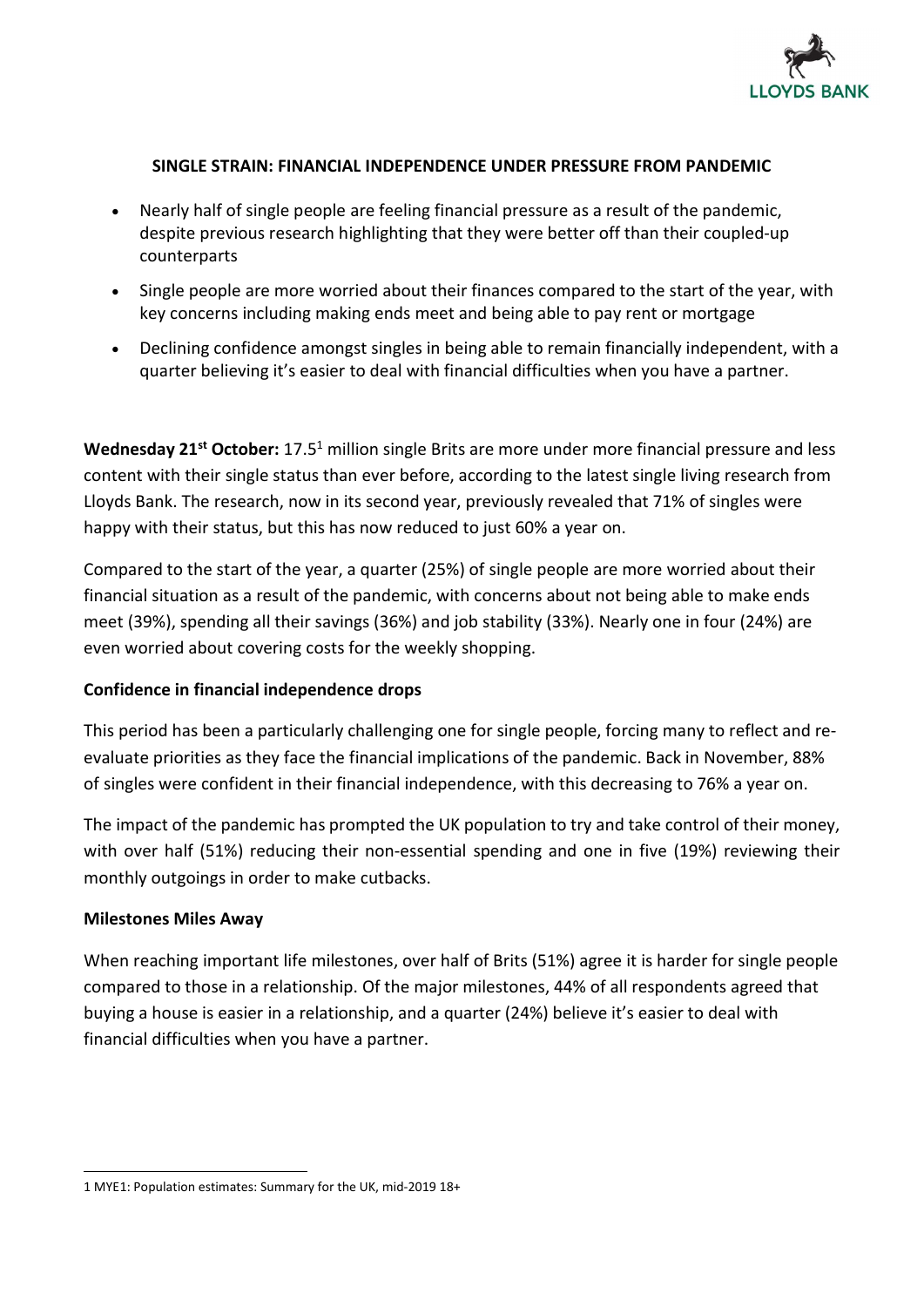

Buying a house remains the top ambition for single people (41%) compared to couples whose priority is having children (54%). Only one in five (19%) singles see getting married as an important milestone compared to over double (44%) of those in a relationship.

Jo Harris, Managing Director at Lloyds Bank, said: "No matter your relationship status, the last few months have been incredibly tough, especially when it comes to people's financial affairs. Single people are undoubtedly more hard-hit when faced with a financial shock, as often, financial independence also means not having a back-up plan or someone else to step in and help.

"Despite these difficulties, our research shows that single people are focusing on their financial wellbeing, maintaining good habits, and building up security for the future. For those worried about money as a result of the pandemic, we continue to offer additional support in order to help customers regain control of their finances and plan ahead during these uncertain times."

## Looking to the future

Looking ahead, single people who want to keep on top of their financial wellbeing, are looking to reduce non-essential spending (38%), be more conscious of budgeting (28%) or use cheaper alternatives to save money (25%).

With over three quarters (76%) of single people being financially independent, this drive to maintain good financial habits and build a more secure future is here to stay.

# Lucy Vine, campaign ambassador and bestselling author of 'Hot Mess', said:

"As someone who has lived alone for the past nine years, I've always made being financially independent a key priority. But like many others over the past few months, I've felt the pressure of the current situation on how I manage my money."

"This time last year I spoke out about my own experience as a single person who was feeling really optimistic about my situation, but now I have to be more realistic in terms of my financial independence and how I can best support myself as I continue to plan my future. It's great to see Lloyds Bank highlighting single people as a group who, in my experience, are disproportionately impacted when money worries creep in, compared to those who are able to lean on others for support in times of crisis."

Lloyds Bank is by the side of customers and is currently offering a range of additional support for people whose finances have been affected by the pandemic. For more information visit https://www.lloydsbank.com/help-guidance/managing-your-money/moneyworries.html

END

### Notes to editors:

For more information or interview requests, please contact the team on LBGConsumer@grayling.com

#### About Lloyds Bank